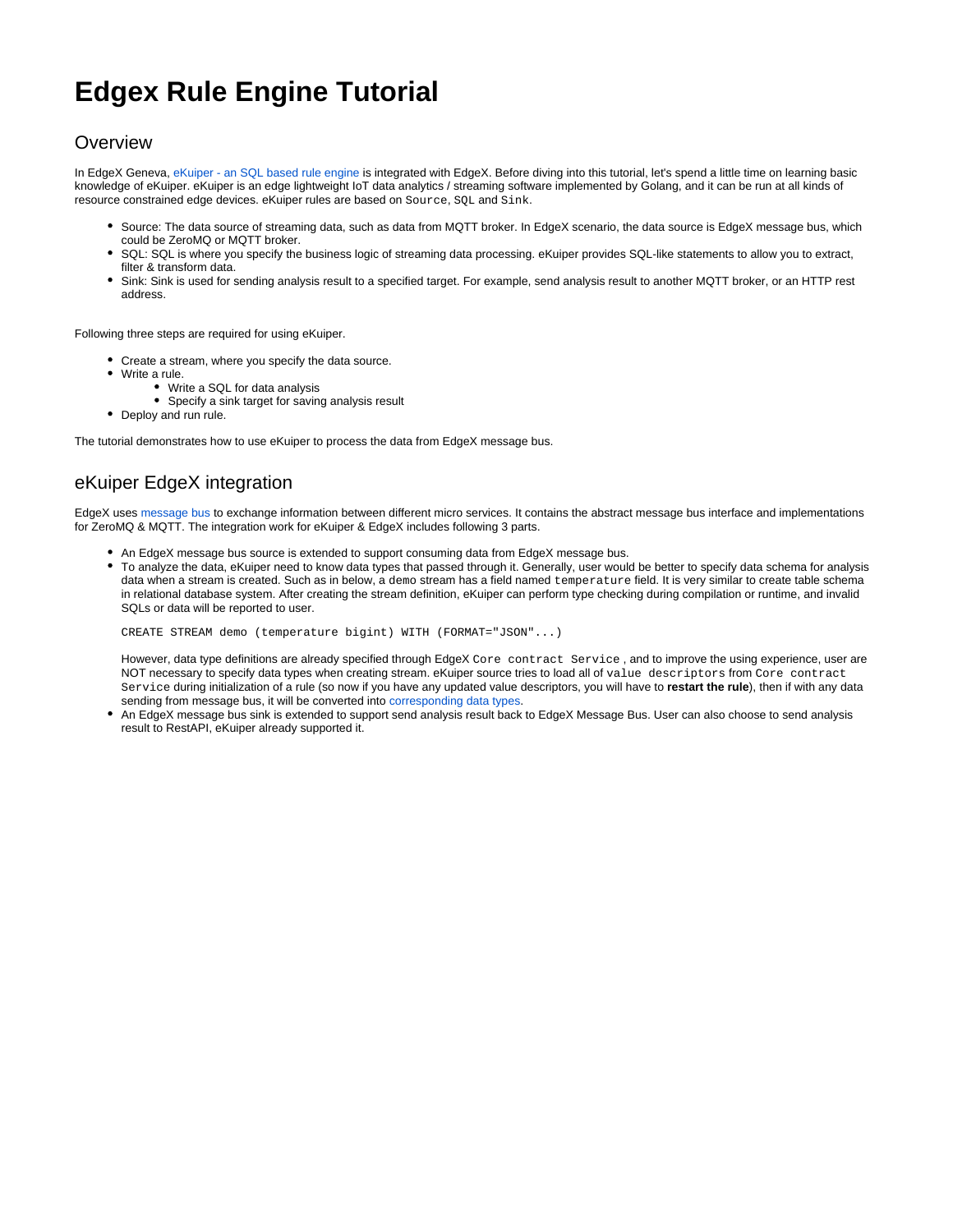

### Start to use

In out tutorial, we will use [Random Integer Device Service](https://github.com/edgexfoundry/device-random) which is shipped in official EdgeX release, and run rules against the data generated by this sample device service.

### **Run EdgeX Docker instances**

Go to [EdgeX develop-scripts project](https://github.com/edgexfoundry/developer-scripts/tree/master/releases), and download related Docker compose file for Geneva release, then bring up EdgeX Docker instances.

\$ docker-compose -f ./docker-compose-nexus-redis-no-secty.yml up -d --build

After all of the Docker instances are started, you can use docker ps command to verify all of services are running correctly.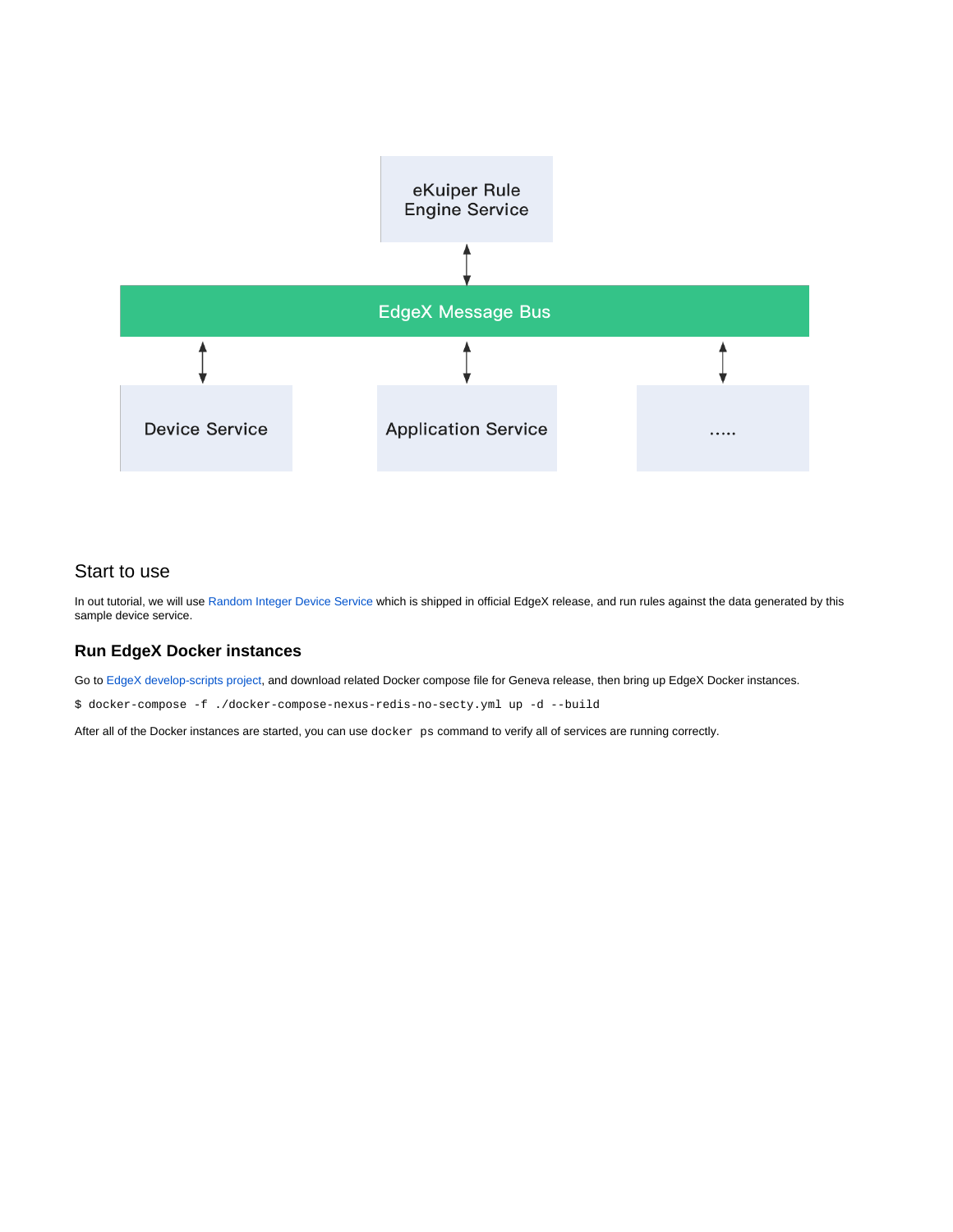\$ docker ps CONTAINER ID **IMAGE**<br>COMMAND CREATED COMMAND CREATED STATUS PORTS NAMES 5618c93027a9 nexus3.edgexfoundry.org:10004/docker-device-virtual-go:master "/device-virtual --p..."<br>37 minutes ago Up 37 minutes 0.0.0.0:49990->49990 37 minutes ago Up 37 minutes 0.0.0.0:49990->49990 edgex-device-virtual<br>fabe6b9052f5 nexus3.edgexfoundry.org:10004/docker-edgex-ui-go:master "./edgex nexus3.edgexfoundry.org:10004/docker-edgex-ui-go:master "./edgex-ui-server"<br>Up 37 minutes 0.0.0.0:4000->4000 37 minutes ago Up 37 minutes 0.0.0.0:4000->4000 /tcp edgex-ui-go 950135a7041d emqx/kuiper:0.3.1 "/usr/bin/docker-ent…" 37 minutes ago Up 37 minutes 0.0.0.0:20498->20498/tcp, 9081/tcp, 0.0.0.0:48075->48075<br>
deta-kuiper /tcp edgex-kuiper c49b0d6f9347 nexus3.edgexfoundry.org:10004/docker-support-scheduler-go:master "/support-scheduler …"  $0.\overline{0}.0.0.0:48085 - >48085$ /tcp edgex-support-scheduler nexus3.edgexfoundry.org:10004/docker-core-command-go:master 37 minutes ago Up 37 minutes 0.0.0.0:48082->48082 dgex-core-command=/<br>+667160e2f41 nexus3.edgexfoundry.org:10004/docker-app-service-configurable:master="/app-4667160e2f41 nexus3.edgexfoundry.org:10004/docker-app-service-configurable:master "/app-service-config…" 37 minutes ago Up 37 minutes 48095/tcp, 0.0.0.0:48100->48100 /tcp edgex-app-service-configurable-rules 9bbfe95993f5 nexus3.edgexfoundry.org:10004/docker-core-metadata-go:master "/core-metadata -cp=…" 37 minutes ago Up 37 minutes 0.0.0.0:48081->48081/tcp, 48082 /tcp edgex-core-metadata 2e342a3aae81 nexus3.edgexfoundry.org:10004/docker-support-notifications-go:master "/support-notificati…"  $0.0.0.0:48060 - > 48060$ /tcp edgex-support-notifications 3cfc628e013a nexus3.edgexfoundry.org:10004/docker-sys-mgmt-agent-go:master<br>37 minutes ago Up 37 minutes 0.0.0.0:48090->48090 37 minutes ago Up 37 minutes 0.0.0.0:48090->48090 /tcp edgex-sys-mgmt-agent nexus3.edgexfoundry.org:10004/docker-core-data-go:master 37 minutes ago Up 37 minutes  $0.\overline{0.0.0.0}:5563->5563/$ tcp,  $0.\overline{0.0.0:48080->48080}$ <br>/tcp edgex-core-data /tcp edgex-core-data 9e5091928409 nexus3.edgexfoundry.org:10004/docker-support-logging-go:master "/support-logging -c.."<br>37 minutes ago Up 37 minutes 0.0.0.0:48061->48061 37 minutes ago Up 37 minutes 0.0.0.0:48061->48061 /tcp edgex-support-logging 74e8668f892c redis:5.0.7-alpine 74e8668f892c redis:5.0.7-alpine 1.0.0.0.05379->6379 Up 37 minutes /tcp edgex-redis 9b341bb217f9 consul:1.3.1 "docker-entrypoint.s…" 37 minutes ago Up 37 minutes 0.0.0.0:8400->8400/tcp, 8300-8302/tcp, 8301-8302/udp, 8600/tcp, 8600/udp, 0.0.0.0:8500->8500/tcp edgex-core-consul<br>ed7ad5ae08b2 nexus3.edgexfoundry.org nexus3.edgexfoundry.org:10004/docker-edgex-volume:master "/bin/sh -c '/usr/bi..."<br>Up 37 37 minutes ago minutes edgex-files

#### **Run with native**

For performance reason, reader probably wants to run eKuiper with native approach. But you may find that [EdgeX cannot be used](https://github.com/emqx/kuiper/issues/596) with the downloaded eKuiper binary packages. It's because that EdgeX message bus relies on zeromg library. If zeromg library cannot be found in the library search path, it cannot be started. So it will have those eKuiper users who do not want to use EdgeX install the zeromq library as well. For this reason, the default downloaded eKuiper package **does NOT have embedded support** for EdgeX. If reader wants to support EdgeX in native packages, you can either make a native package by running command make pkg\_with\_edgex, or just copy the binary package from docker container.

#### **Create a stream**

There are two approaches to manage stream, you can use your preferred approach.

#### **Option 1: Use Rest API**

Notice: Rest API of eKuiper in EdgeX uses 48075 instead of default 9081. So please change 9081 to 48075 in all of documents when you use EdgeX eKuiper Rest API.

The next step is to create a stream that can consume data from EdgeX message bus. Please change \$kuiper\_docker to eKuiper docker instance IP address.

```
curl -X POST \
  http://$kuiper_docker:48075/streams \<br>-H 'Content-Type: application/ison' \
       'Content-Type: application/json' \
  -d '\overline{f} "sql": "create stream demo() WITH (FORMAT=\"JSON\", TYPE=\"edgex\")"
}'
```
For other Rest APIs, please refer to [this doc.](https://github.com/lf-edge/ekuiper/blob/master/docs/en_US/restapi/overview.md)

#### **Option 2: Use eKuiper CLI**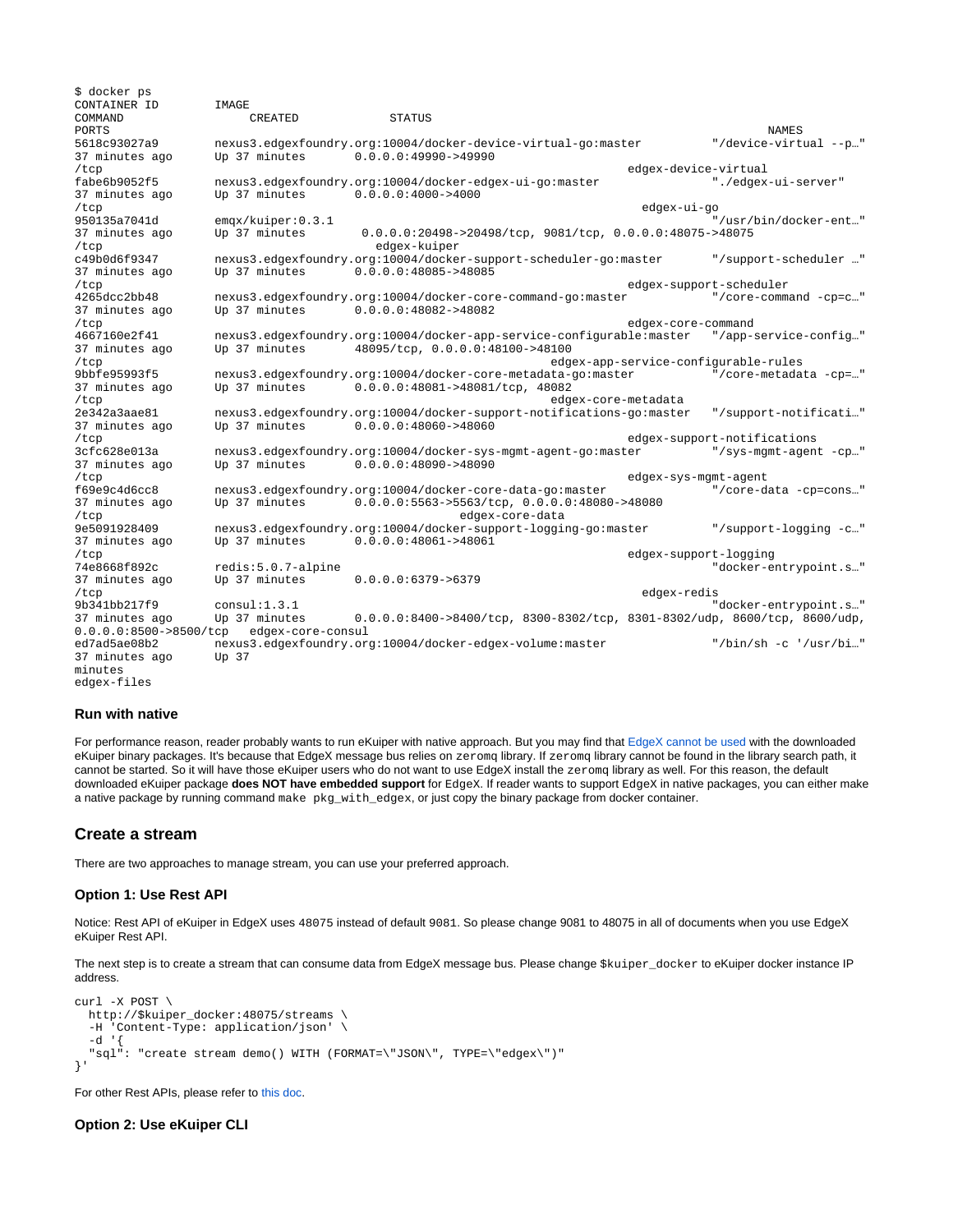Run following command to enter the running eKuiper docker instance.

docker exec -it edgex-kuiper /bin/sh

Use following command to create a stream named demo.

bin/kuiper create stream demo'() WITH (FORMAT="JSON", TYPE="edgex")'

For other command line tools, please refer to [this doc](https://github.com/lf-edge/ekuiper/blob/master/docs/en_US/cli/overview.md).

Now the stream is created. But you maybe curious about how eKuiper knows the message bus IP address & port, because such information are not specified in CREATE STREAM statement. Those configurations are managed in etc/sources/edgex.yaml , you can type cat etc/sources/edgex. yaml command to take a look at the contents of file. If you have different server, ports & service server configurations, please update it accordingly. As mentioned previously, these configurations could be overrode when bring-up the Docker instances.

```
#Global Edgex configurations
default:
  protocol: tcp
   server: localhost
  port: 5566
   topic: events
   serviceServer: http://localhost:48080
.....
```
For more detailed information of configuration file, please refer to [this doc](https://github.com/lf-edge/ekuiper/blob/master/docs/en_US/rules/sources/edgex.md).

#### **Create a rule**

Let's create a rule that send result data to an MQTT broker, for detailed information of MQTT sink, please refer to [this link.](https://github.com/lf-edge/ekuiper/blob/master/docs/en_US/rules/sinks/mqtt.md) Similar to create a stream, you can also choose REST or CLI to manage rules.

So the below rule will get all of values from event topic. The sink result will

- Published to topic result of public MQTT broker [broker.emqx.io](http://broker.emqx.io).
- Print to log file.

#### **Option 1: Use Rest API**

```
curl -X POST \
   http://$kuiper_server:48075/rules \
   -H 'Content-Type: application/json' \
   -d '{
   "id": "rule1",
   "sql": "SELECT * FROM demo",
   "actions": [
     {
       "mqtt": {
          "server": "tcp://broker.emqx.io:1883",
          "topic": "result",
          "clientId": "demo_001"
       }
     },
\{ \{ \} "log":{}
     }
   ]
}'
```
#### **Option 2: Use eKuiper CLI**

You can create a rule file with any text editor, and copy following contents into it. Let's say the file name is  $rule.txt.$ 

```
{
   "sql": "SELECT * from demo",
   "actions": [
     {
       "mqtt": {
          "server": "tcp://broker.emqx.io:1883",
          "topic": "result",
          "clientId": "demo_001"
       }
     },
     {
        "log":{}
     }
   ]
}
```
In the running eKuiper instance, and execute following command.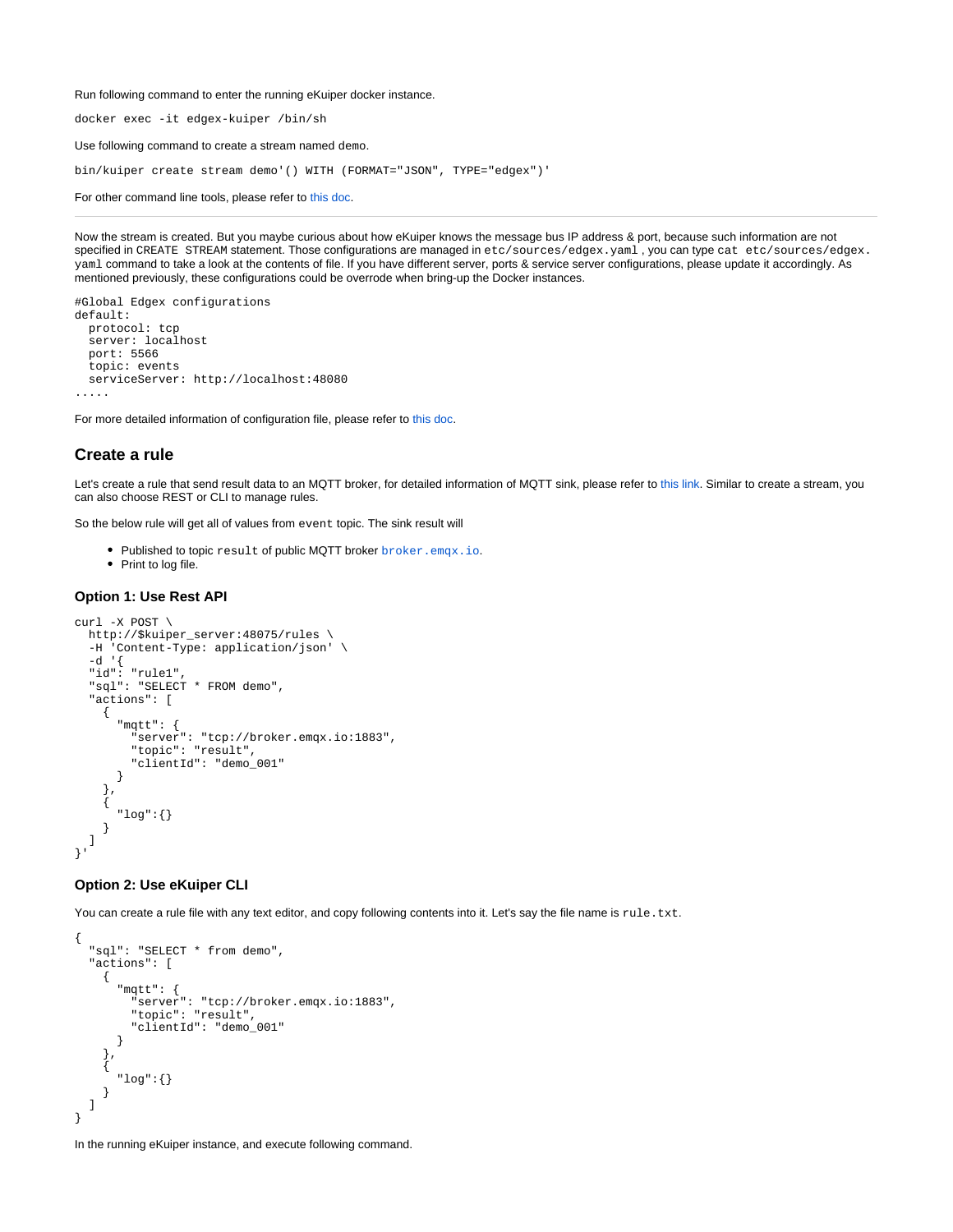\$ bin/kuiper create rule rule1 -f rule.txt Connecting to 127.0.0.1:20498... Creating a new rule from file rule.txt. Rule rule1 was created successfully, please use 'cli getstatus rule rule1' command to get rule status.

If you want to send analysis result to another sink, please refer to [other sinks](https://github.com/lf-edge/ekuiper/blob/master/docs/en_US/rules/overview.md#actions) that supported in eKuiper.

Now you can also take a look at the log file under  $log/stream$ . log, or through command docker logs edgex-kuiper to see detailed info of rule.

time="2020-04-17T06:32:24Z" level=info msg="Serving kuiper (version - 0.3.1-4-g9e63fe1) on port 20498, and restful api on port 9081. \n" file="server.go:101" time="2020-04-17T06:32:24Z" level=info msg="The connection to edgex messagebus is established successfully." file="edgex\_source.go:95" rule=rule1 time="2020-04-17T06:32:24Z" level=info msg="Successfully subscribed to edgex messagebus topic events." file=" edgex\_source.go:104" rule=rule1 time="2020-04-17T06:32:24Z" level=info msg="The connection to server tcp://broker.emqx.io:1883 was established successfully" file="mqtt\_sink.go:161" rule=rule1 time="2020-04-17T06:32:25Z" level=info msg="Get 24 of value descriptors from service." file="edgex\_source.go:223" time="2020-04-17T06:32:25Z" level=info msg="sink result for rule rule1: [{\"int32\":-697766590}]" file="log\_sink. go:16" rule=rule1 time="2020-04-17T06:32:25Z" level=info msg="sink result for rule rule1: [{\"int8\":-47}]" file="log\_sink.go:16" rule=rule1 time="2020-04-17T06:32:25Z" level=info msg="sink result for rule rule1: [{\"int16\":-318}]" file="log\_sink.go:16" rule=rule1 time="2020-04-17T06:32:25Z" level=info msg="sink result for rule rule1: [{\"int64\":-8680421421398846880}]" file=" log\_sink.go:16" rule=rule1 time="2020-04-17T06:32:31Z" level=info msg="sink result for rule rule1: [{\"bool\":true}]" file="log\_sink.go:16" rule=rule1 ...

### **Monitor analysis result**

Since all of the analysis result are published to <tcp://broker.emqx.io:1883>, so you can just use below mosquitto\_sub command to monitor the result. You can also use other [MQTT client tools](https://www.emqx.io/blog/mqtt-client-tools).

\$ mosquitto\_sub -h broker.emqx.io -t result [{"bool":true}] [{"bool":false}] [{"bool":true}] [{"randomvalue\_int16":3287}]  $\left[ \int_{a}^{b}$  float 64": 8.41326e+306}] [{"randomvalue\_int32":-1872949486}] [{"randomvalue\_int8":-53}] [{"int64":-1829499332806053678}] [{"int32":-1560624981}] [{"int16":8991}]  $\lceil$  {"int8":-4}] [{"bool":true}] [{"bool":false}] [{"float64":1.737076e+306}]

You can also type below command to look at the [r](https://github.com/lf-edge/ekuiper/blob/master/docs/en_US/restapi/overview.md)ule execution status. The corresponding REST API is also available for getting rule status, please check r [elated document](https://github.com/lf-edge/ekuiper/blob/master/docs/en_US/restapi/overview.md).